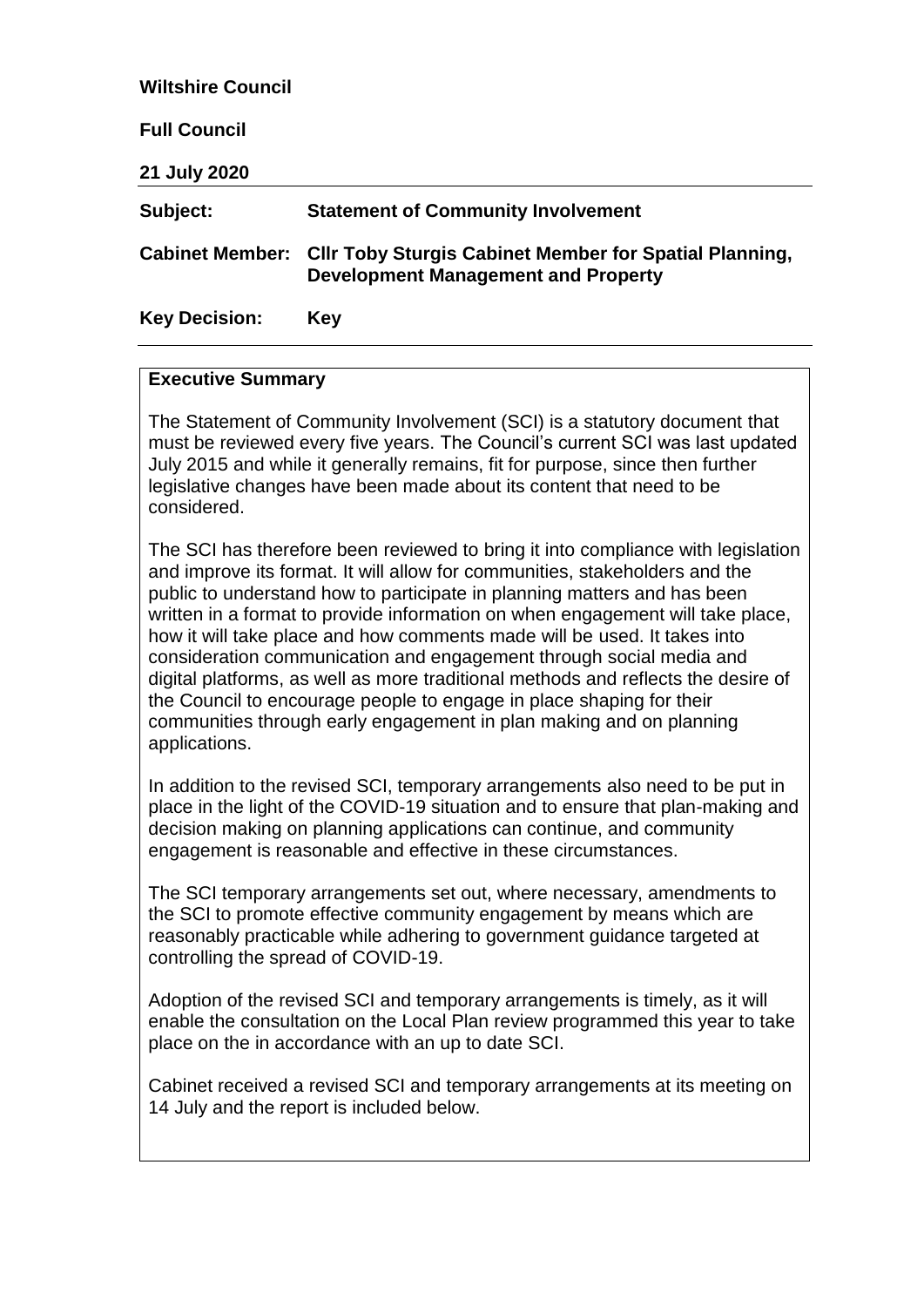# **Proposal(s)**

That Council:

- (i) Adopts the Statement of Community Involvement as set out in **Appendix 1**.
- (ii) Adopts the Statement of Community Involvement 'Temporary Arrangements' as set out in **Appendix 2**.
- (i) Delegates authority to the Director for Economic Development and Planning in consultation with the Cabinet Member for Spatial Planning, Development Management and Property to: make amendments to (i) and (ii) in the interests of clarity and accuracy before publishing it on the Council's website; and determine when the Temporary Arrangements in (ii) cease to have effect.

### **Reason for Proposal(s)**

To ensure that a revised SCI is in place that meets legislative requirements, is up to date and fit for purpose. Alongside adoption of the SCI, temporary arrangements will need to be in place, until they are no longer needed, due to the COVID-19 situation to ensure community involvement continues to take place in a safe way.

**Terence Herbert Chief Executive Officer**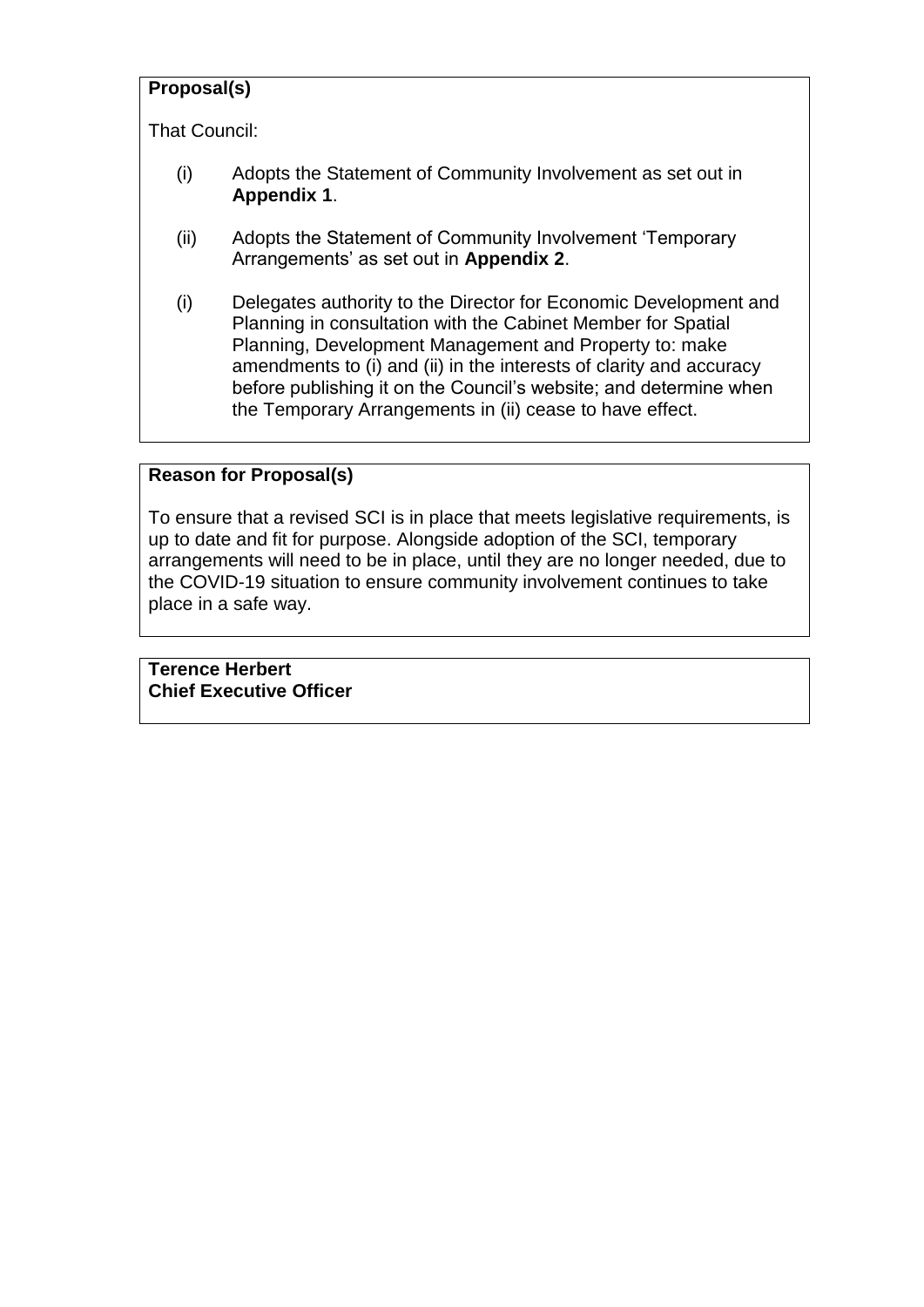| <b>Wiltshire Council</b> |                                                                                                             |
|--------------------------|-------------------------------------------------------------------------------------------------------------|
| <b>Cabinet</b>           |                                                                                                             |
| 14 July 2020             |                                                                                                             |
| Subject:                 | <b>Statement of Community Involvement</b>                                                                   |
| <b>Cabinet Member:</b>   | <b>CIIr Toby Sturgis Cabinet Member for Spatial Planning,</b><br><b>Development Management and Property</b> |
| <b>Key Decision:</b>     | Key                                                                                                         |

### **Purpose of Report**

- 1 To:
	- (i) Approve a revised Wiltshire Statement of Community Involvement, which sets out how the Council will engage with the community and stakeholders on planning matters;
	- (ii) Approve Temporary Arrangements to (i) in response to COVID-19.
	- (iii) Recommend that Council on 21 July 2020 formally adopt the revised Statement of Community Involvement and Temporary Arrangements.
	- (iv) Recommends that Full Council, delegates authority to the Director for Economic Development and Planning to: make minor amendments to (i) and (ii) in the interests of clarity and accuracy before publishing it on the Council's website; and determine when the Temporary Arrangements in (ii) cease to have effect

#### **Relevance to the Council's Business Plan**

- 2. The Wiltshire Business Plan 2017-2027 seeks to create strong communities in Wiltshire both through the delivery of growth to provide resilient and sustainable places, and to enable those who live, work and do business in Wiltshire to shape their communities themselves.
- 3. Wiltshire Council's Statement of Community (SCI) Involvement has community involvement in place-shaping at its heart. It sets out when and how communities and stakeholders can be involved in the Council's planning duties for the future use of land in its area.

#### **Background**

- 4. The existing SCI was adopted by Council on 14 July 2015 (papers can be accessed via this [link\)](https://cms.wiltshire.gov.uk/ieListDocuments.aspx?CId=141&MId=9629&Ver=4).
- 5. The SCI sets out how the Council will engage with the community and stakeholders on plan making and decision taking on planning applications. It is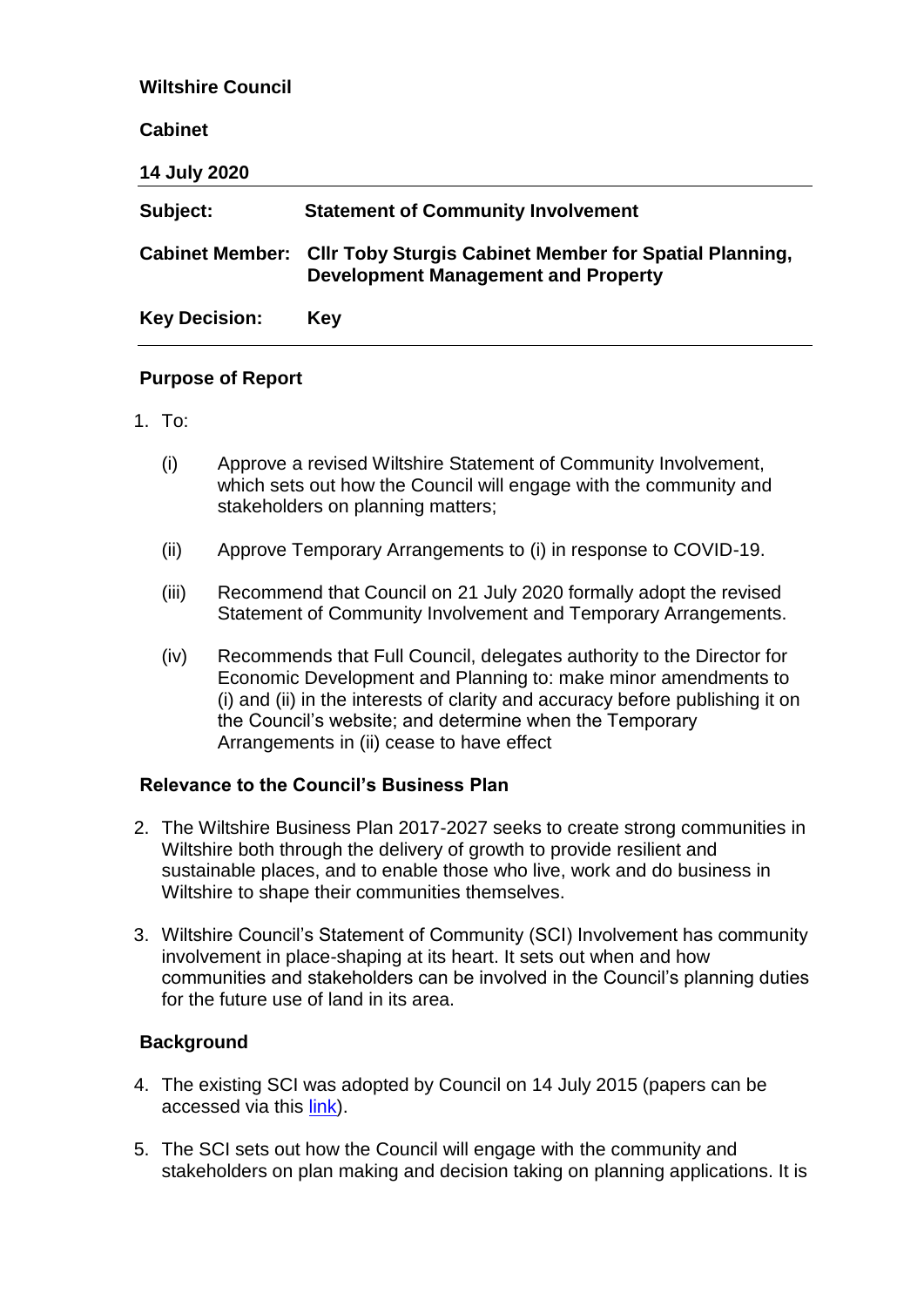a statutory document that the Council, as Local Planning Authority, is required to prepare and keep up to date.

- 6. The SCI is a statutory document which the Council is required to prepare under Section 18 of the Planning and Compulsory Purchase Act 2004 (as amended) and whilst this is a required document to support plan making and decision taking on planning applications, there is no prescribed format, nor is there any requirement to consult when reviewing and updating an  $SCI<sup>1</sup>$ .
- 7. Since the 2015 SCI was adopted, changes to legislation have been made requiring SCIs to be reviewed every five years from the date of adoption. In addition, the Neighbourhood Planning Act 2017 introduced new provisions requiring the SCI to set out the local planning authority's policies for giving advice and assistance for the preparation of neighbourhood plans.
- 8. The Government's [planning practice guidance](https://www.gov.uk/guidance/plan-making#covid19) in response to the COVID-19 pandemic advises that:

"*Local planning authorities will need to assess their Statements of Community Involvement to identify which policies are inconsistent with current [guidance](https://www.gov.uk/government/publications/staying-alert-and-safe-social-distancing/staying-alert-and-safe-social-distancing)  [on staying at home and away from others](https://www.gov.uk/government/publications/staying-alert-and-safe-social-distancing/staying-alert-and-safe-social-distancing) or any superseding guidance*"; and "*should then make any temporary amendments that are necessary to allow plan-making to progress, and that continue to promote effective community engagement by means which are reasonably practicable*."

9. For decision making, the [guidance](https://www.gov.uk/guidance/coronavirus-covid-19-planning-update#publicity-and-consultation-for-planning-applications) also reflects temporary regulations for publicity arrangements in relation to planning applications and consents that provide local planning authorities with greater flexibility.

# **Main Considerations for the Council**

1

- 10.The current SCI was adopted on 14 July 2015 and is thus reaching its five year anniversary. With the proposed consultation on the Local Plan Review this year, this updated version of the SCI is considered timely.
- 11.The revised SCI is set out at **Appendix 1**. There are no major changes to the content from the adopted 2015 version, which continues to provide a basis for the SCI. Changes are made to:
	- (i) the layout and form of the document to make it easier to understand and use;
	- (ii) the engagement methods to reflect the wider use and potential of social media and digital communication, as well as more traditional forms; and
	- (iii) reflect the latest legislation and guidance contained in the Government's planning practice guidance, in particular the support of the Council in relation to neighbourhood planning.

<sup>1</sup> Planning Practice Guidance Plan-making [https://www.gov.uk/guidance/plan-making.](https://www.gov.uk/guidance/plan-making) Paragraph 035 Reference ID: 61-035-20190723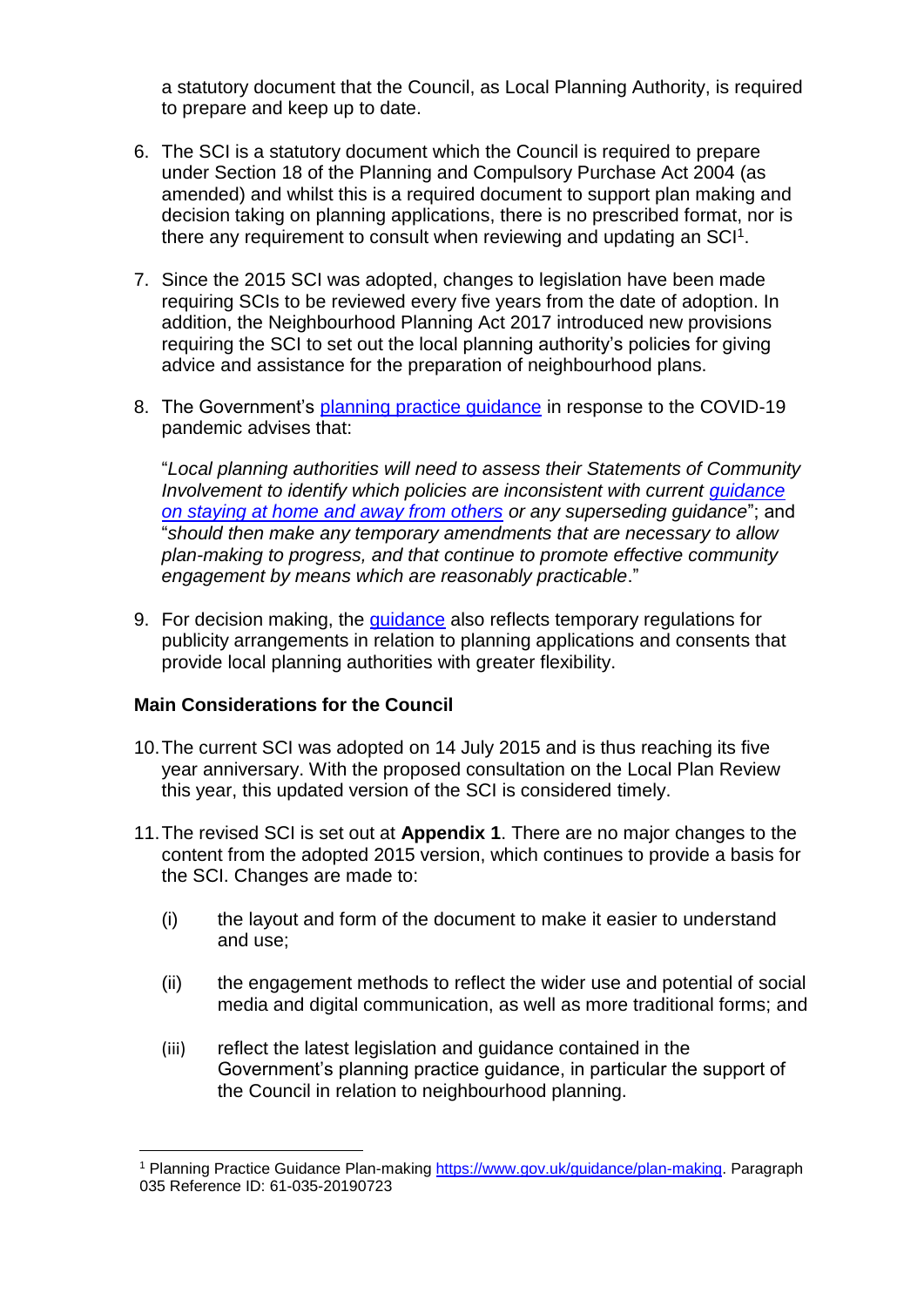- 12.In addition to the revised SCI, temporary arrangements also need to be put in place in the light of the COVID-19 situation and to ensure that plan-making and decision making on planning applications can continue, and community engagement is reasonable and effective in these circumstances. The interim arrangements are set out at **Appendix 2** and will sit alongside the SCI temporarily replacing some of the policies within it. The main alterations for plan making relate to face to face engagement methods and the availability of hard copies at deposit points. For decision making, these reflect the methods that have been in place already in line with the temporary regulations.
- 13.For all consultations and community involvement, the Council will carefully consider whether it is safe, feasible and appropriate to carry this out in a way that does not prejudice the ability of people to be engaged in terms of fairness and equality.

### **Overview and Scrutiny Engagement**

14.The Chairman and Vice-Chairman of the Environment Select Committee were given a briefing on 1 July 2020 on the general principles underlying the SCI and temporary arrangements under COVID-19, which they agreed with. It was noted that the detailed papers will be published in the Cabinet agenda.

#### **Public Health Implications**

- 15.Planning has, at its heart, sustainable development to meet the employment, housing and infrastructure needs of the community to help foster their wellbeing; and has potential to reduce the inequalities that impact negatively on the health of the population. Well planned development, with high quality design, open space, recreation facilities and appropriate infrastructure all supports healthy communities. Engaging with the community and stakeholders, including public health bodies, will ensure that their views and needs are taken into consideration in plan making and decisions about how places are shaped.
- 16.The temporary amendments to the SCI are in direct response to the COVID-19 situation and designed to ensure that consultation is undertaken in a safe way having regard to national guidance. These arrangements will need to remain in place until such time as it is safe to return to the full SCI.

#### **Procurement Implications**

17.There are no direct procurement implications arising from this report.

#### **Equalities Impact of the Proposal**

18.The purpose of the SCI is to ensure that everyone who wishes to has the ability to be engaged in and to help shape the areas in which they live and work through both plan making and in decisions made for individual planning applications. The SCI recognises the Equality Act 2010, and that the Council will promote equality and diversity in undertaking its duties and not unfairly discriminate against anyone who wishes to participate in the planning system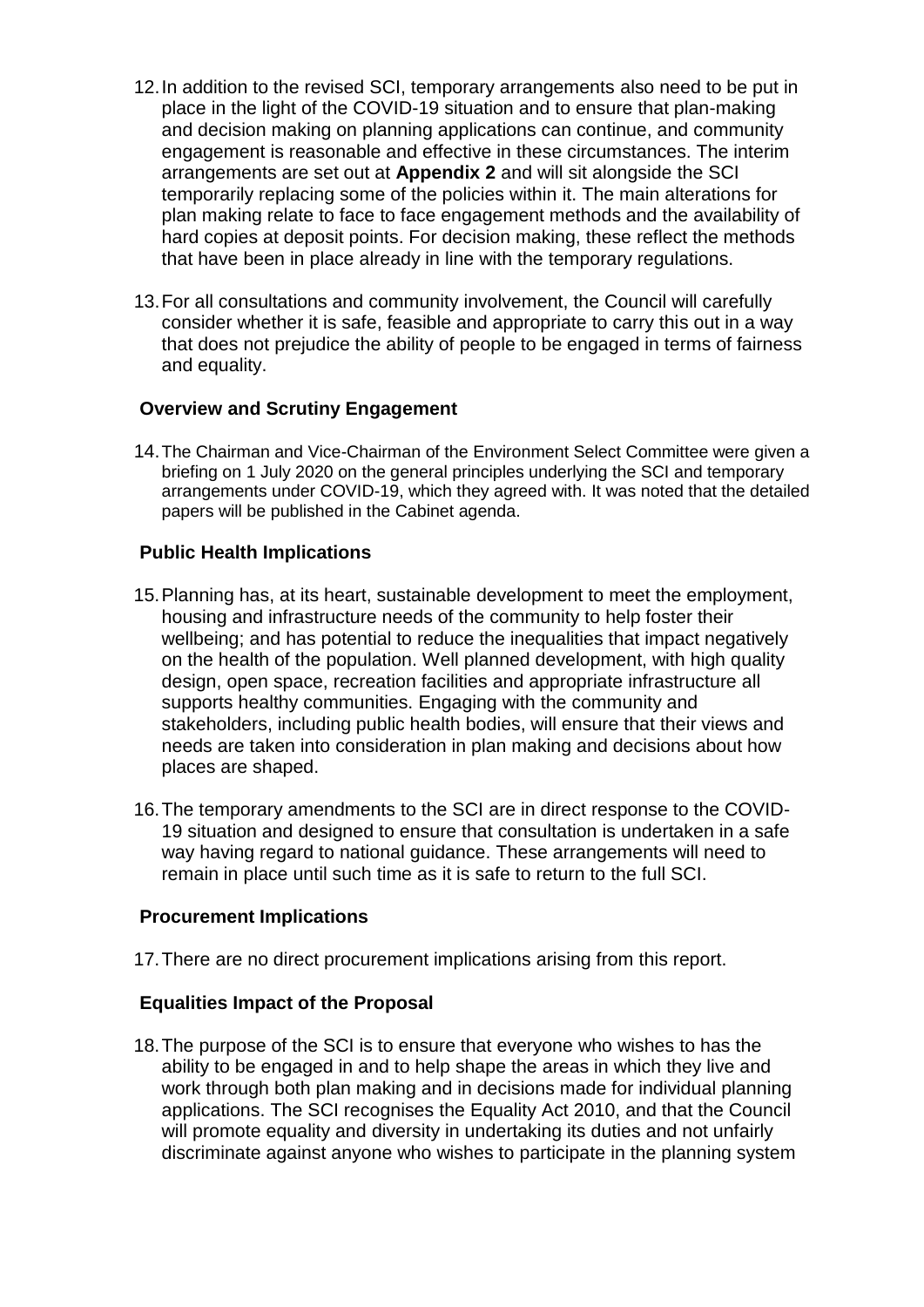# **Environmental and Climate Change Considerations**

19.The SCI will ensure a variety of stakeholders, including environmental bodies, and members of the community are involved in plan making and planning decisions; enabling their views on such matters to be taken into consideration. Digital methods of communication and engagement has benefits e.g. reducing the need to travel.

# **Risks that may arise if the proposed decision and related work is not taken**

- 20.It is important that Wiltshire maintains an up to date SCI setting out how the community will be involved in planning. This is a legislative requirement and failure to maintain an up to date SCI could result in intervention by the Secretary of State.
- 21.If the SCI is not updated, the Council will not have a clear set of consultation procedures for the Local Plan review, other development plan documents or for planning applications which comply with the latest legislation. An update is now due as the adopted SCI must be reviewed every five years.
- 22.The Council is required to demonstrate that it has complied with an up to date SCI during the examination of development plan documents. A revised SCI is needed in time for the consultation on the Local Plan review due to commence this year.
- 23.Putting the temporary arrangements in place alongside the SCI will ensure that community involvement can occur in a way that is safe to do so during the pandemic consistent with guidance.

### **Risks that may arise if the proposed decision is taken and actions that will be taken to manage these risks**

- 24.If the SCI and temporary arrangements are approved and recommended for adoption by full Council, the Council will need to comply with them in undertaking related consultations. The SCI should be monitored, and further reviews may be appropriate in advance of it being five years old.
- 25.The temporary arrangements will need to cease when it is safe to do so in line with government guidance about COVID-19, and the full SCI used as intended.

# **Financial Implications**

26.Updating the SCI will ensure that the Council can undertake consultation on planning matters in the most efficient and effective way, helping ensure that the financial costs of consultation can be minimised. For plan making this means having enough flexibility to develop appropriate consultation strategies proportionate to the plan that is being prepared.

# **Legal Implications**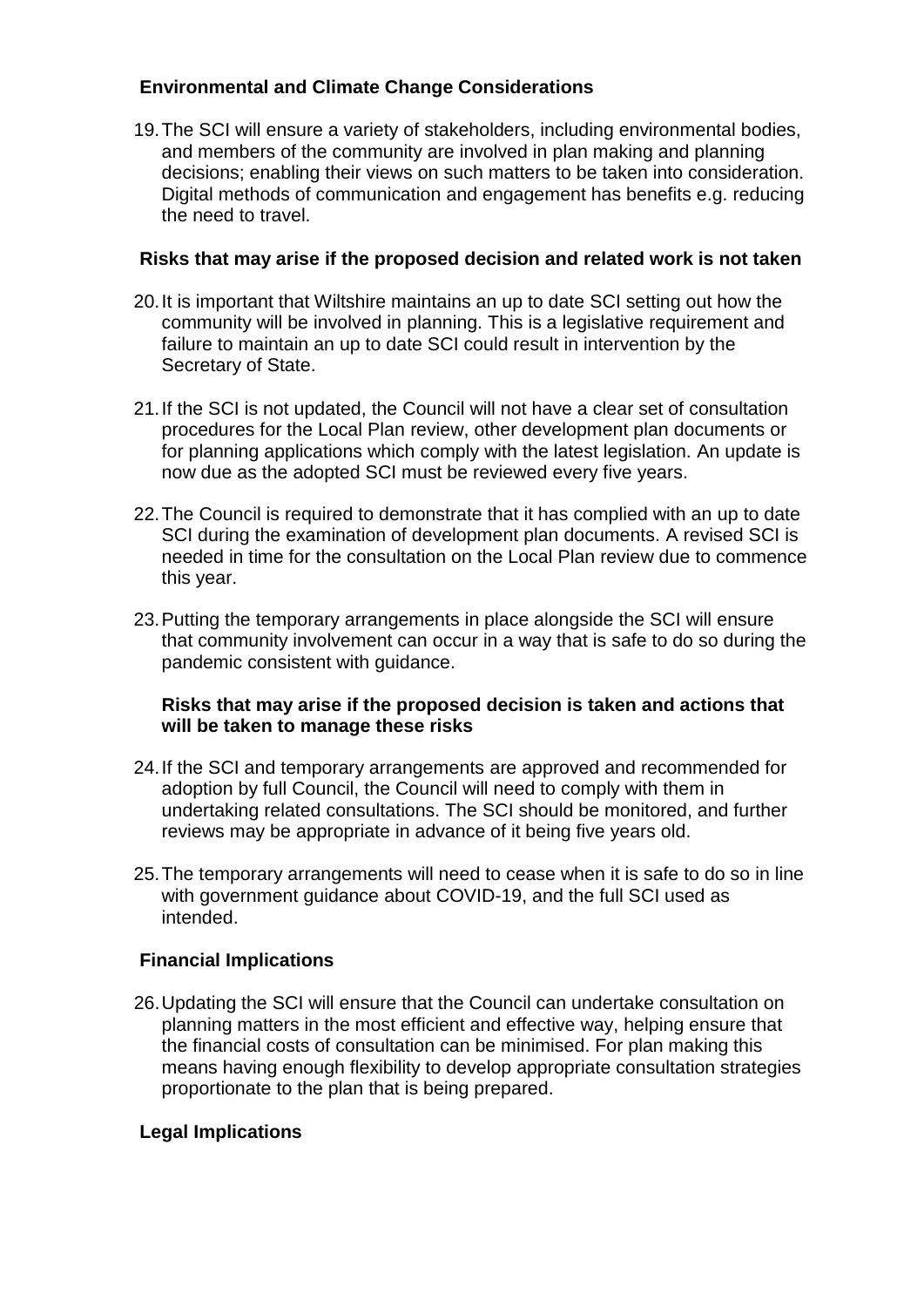- 27. Section 18 of the Planning and Compulsory Purchase Act 2004 (as amended) provides that a Local Planning Authority must prepare a SCI. The SCI is also prepared to secure compliance with the Town and Country Planning (Local Planning)(England) Regulations 2012 and with regard to requirements of the National Planning Policy Framework and Planning Policy Guidance.
- 28. The Neighbourhood Planning Act 2017 (Commencement No3) Regulations 2018 brought in force changes required to be made to SCIs prescribed by the Neighbourhood Planning Act 2017 (namely sections 6 and 13 of the Act which amended section 18 Planning and Compulsory Purchase Act 2004.)
- 29. Updating the SCI will ensure that the Council is compliant with Regulation 10A Town and Country Planning (Local Planning) (England) Regulations 2012 for a 5 year review of the current SCI and new requirements which came into force since the 2015 SCI was adopted.

#### **Workforce Implications**

30.The SCI and temporary arrangements will have workforce implications for services across the Council particularly in the Directorate of Economic, Development and Planning, in so far as they will need to ensure they implement the SCI consistent with their duties.

### **Options Considered**

31.The options for the Council are limited given that there is a statutory requirement to review the SCI every five years and that review is now due. In addition, there is an immediate need to ensure that there are temporary arrangements in place that adapt the SCI to the current COVID-19 situation to ensure community involvement takes place in a safe way.

# **Conclusions**

- 32.There is a requirement to review the SCI every 5 years to ensure it remains robust and fit for purpose. The current SCI is generally considered to be fit for purpose but a change in format to make it easier to use, and revisions are needed to reflect the latest legislative requirements and communication methods. The updated SCI will ensure that the best use of resources is made, both in terms of financial and staffing resources to ensure efficient and effective plan and decision making; and so that consultation can be meaningful and appropriate, particularly with the local community.
- 33.On adoption the revised SCI will not be able to be brought into full effect immediately due to the ongoing restrictions around the COVID-19 situation and the need to involve the community and stakeholders in plan making and planning decisions in a safe way. In these circumstances, a second document setting out temporary arrangements should also be adopted.

# **Sam Fox (Director - Economic Development and Planning)**